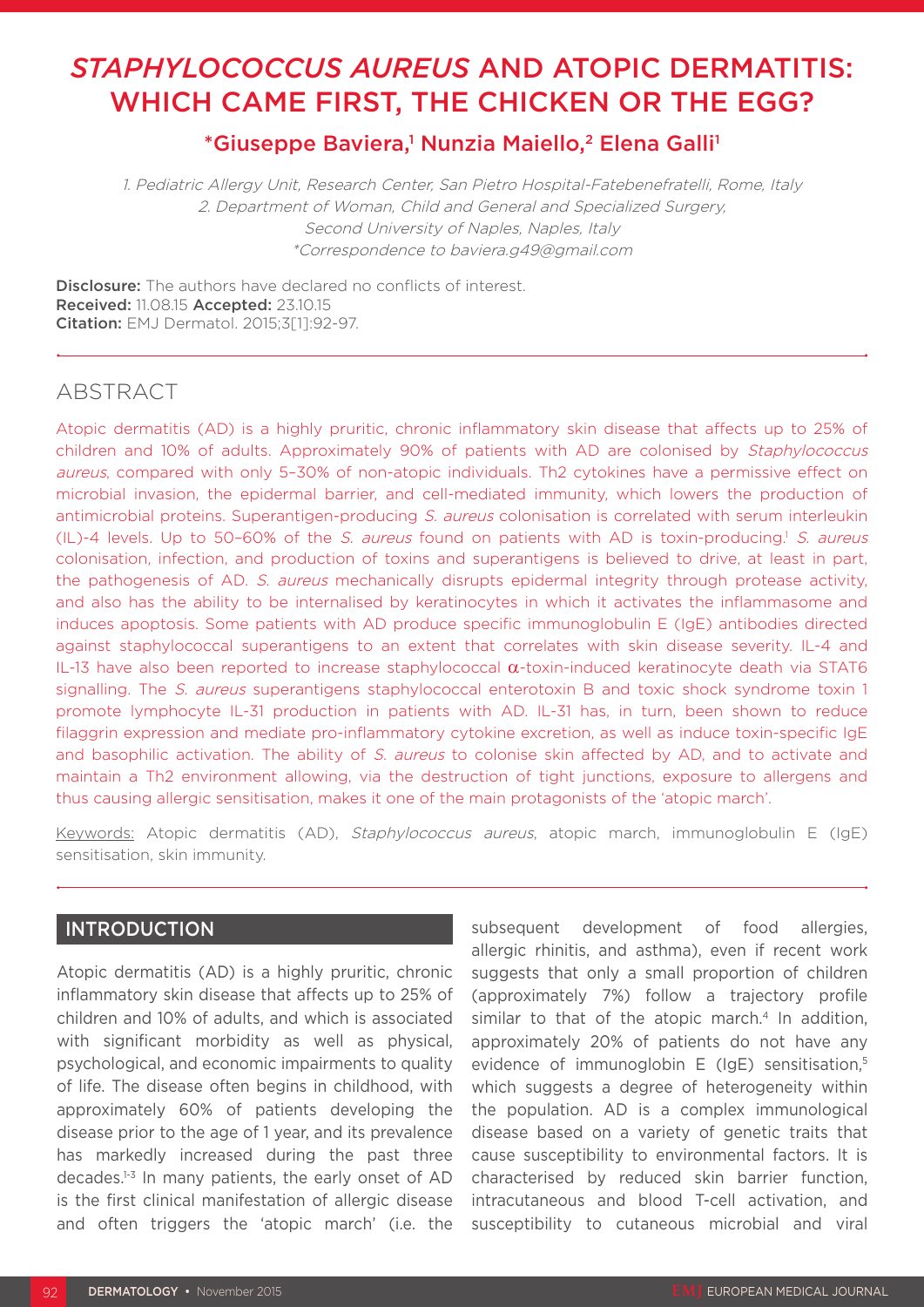infections.6 Mutations in filaggrin (FLG), an epidermal barrier protein, have been identified in approximately 30% of patients with  $AD^7$  They constitute the strongest known risk factor for AD and are associated with early onset, a more severe course, and higher prevalence of IgE-mediated sensitisation.8 Levels of FLG are determined by genotype, but expression is also downregulated by Th2 cytokines in patients with AD<sup>9</sup> and FLG proteolysis is accelerated after exposure to either low ambient humidity<sup>10</sup> or skin irritants.<sup>11</sup> Therefore, levels of FLG and its degradation products are influenced not only by the individual's FLG genotype, but also by inflammation and exogenous stressors. A detailed characterisation of AD inflammation has revealed a biphasic cutaneous cytokine milieu with initial recruitment of interleukin (IL)-4-producing Th2 cells, followed by a mixed phenotype in the chronic phase.<sup>12,13</sup> The cutaneous barrier dysfunction also contributes to Th2 cell polarisation and the Th2 cell cytokine IL-4 further reduces the cutaneous barrier, forming a 'vicious circle'. In addition, IL-4 suppresses antimicrobial peptide production and immune function, allowing cutaneous microbes to expand and persist.14,15 Approximately 90% of patients with AD are colonised by *Staphylococcus aureus*, while only 5–30% of nonatopic individuals are colonised by this bacterium.16 *S. aureus* is usually recovered in densities of  $10^5$  colony-forming units (CFU)/cm<sup>2</sup> from lesional atopic eczema sites, but can reach concentrations of up to 107 CFU/cm2, a density which is 1,000-times higher than on nonlesional skin.<sup>17</sup> In addition to higher rates of colonisation, up to 50–60% of the *S. aureus* found on patients with AD is toxin-producing.18 *S. aureus* colonisation, infection, and production of toxins and superantigens are believed to drive, at least in part, the pathogenesis of AD. The severity of AD has been shown to correlate with the density of colonisation, with superantigen-secreting *S. aureus*19 and *S. aureus* superantigen augmenting allergen-induced cutaneous inflammation in a murine model of skin inflammation.<sup>20</sup> Patients with AD also produce IgE antibodies directed against the superantigens found on their skin, $21$  and the presence of IgE antibodies to the superantigens correlates with skin disease severity. *S. aureus* superantigens drive AD disease pathogenesis by inducing skin inflammation $22$  and directly inducing T-cell proliferation.<sup>23</sup>

## *STAPHYLOCCOCUS AUREUS*: THE 'OPPORTUNIST'

*S. aureus* is an important human pathogen that causes a variety of infections ranging from localised skin and soft-tissue infections (SSTIs) to severe necrotising fasciitis and life-threatening disseminated infections. The ability of *S. aureus* to evoke these diverse clinical manifestations is attributed to its production of numerous exotoxins. One important mechanism promoting colonisation is adherence of *S. aureus* to surface components of the nasal epithelium or epidermal keratinocytes, such as fibrinogen, fibronectin, and cytokeratins. *S. aureus* utilises microbial surface components, such as fibrinogen-binding proteins A and B, ironregulated surface determinant, and wall teichoic acid, to bind adhesive matrix molecules.<sup>24,25</sup> Interestingly, pH values between 7 and 8, which are usually found in AD after the disruption of the skin barrier (compared with the pH values of 4.2–5.6 found in normal skin), are more likely to support this adhesion process.<sup>26</sup> Furthermore, the expression of fibronectin is regulated by IL-4, the crucial Th2-promoting cytokine that is present in higher concentrations in AD patients.<sup>27</sup>

*S. aureus* is generally regarded as an extracellular microorganism, but there is ample evidence that it can be internalised by a variety of host cells<sup>28</sup> in a fibronectin-binding protein (FnBP)-dependent manner.29 Strain-dependent, FnBP-independent invasion mechanisms have also been reported for primary human keratinocytes.<sup>30</sup> Intracellular *S. aureus* has been shown to escape the endosome and induce apoptosis in epithelial cells. Panton– Valentine leukocidin (PVL) is a two-component (LukS-PV and LukF-PV), pore-forming toxin that targets neutrophils and is a useful marker for *S. aureus* strains with the potential to cause severe infections. PVL promotes severe SSTIs by exerting toxic effects on host keratinocytes. PVL also allows bacteria to escape from endosomes and multiply. In fact, PVL-positive, community-acquired, methicillin-resistant *S. aureus* (CA-MRSA) is taken up by human keratinocytes and engulfed within endosomes before the PVL released from CA-MRSA is able to disrupt the endosomal membrane and facilitate the escape of the bacteria into the cytoplasm, where they are then able to replicate. $31$  This process stimulates induction of the apoptotic cascade followed by the release of inflammatory cytokines, recruitment of leukocytes, and further cell damage. *S. aureus*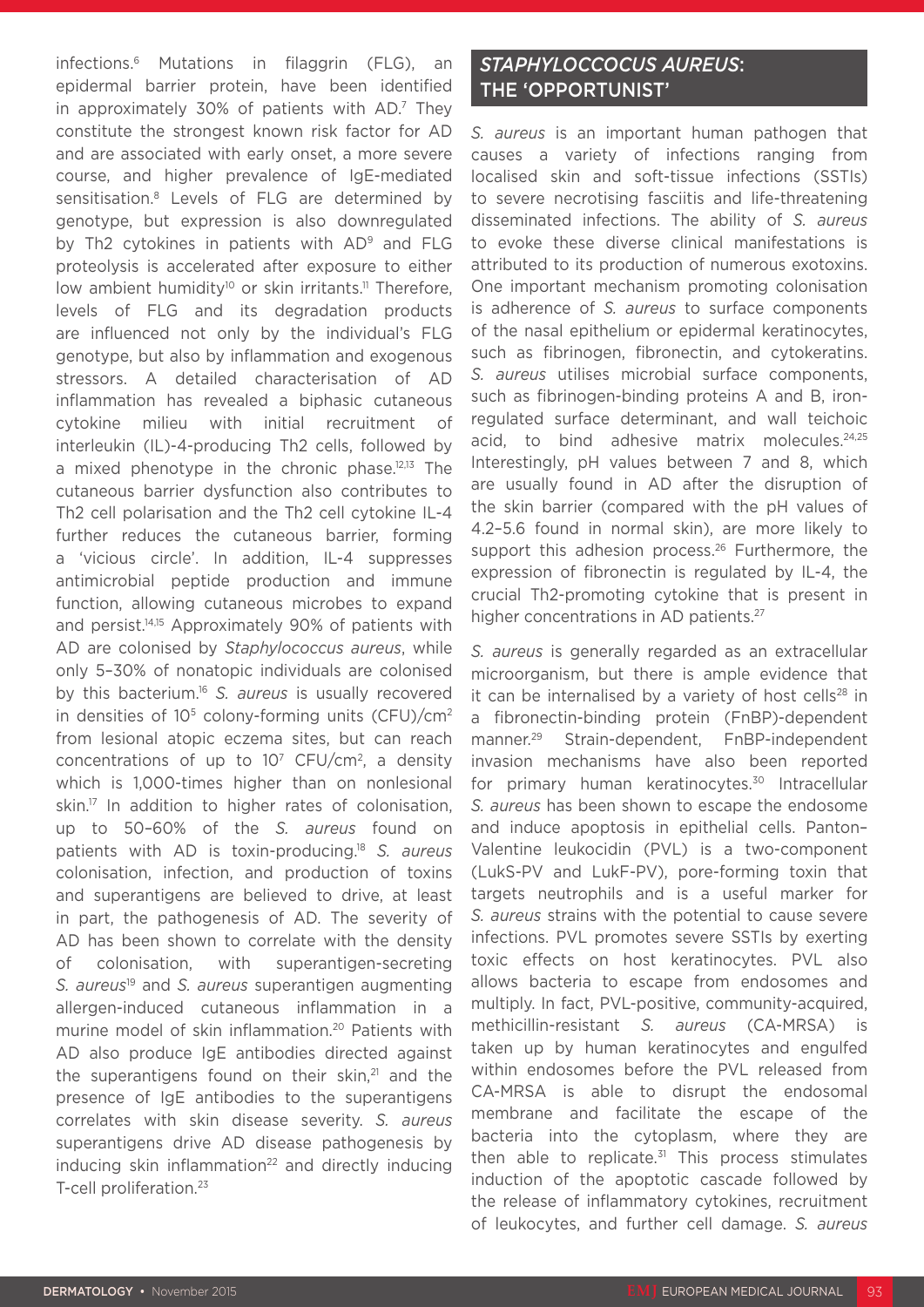internalised by human keratinocytes can also be recognised by nucleotide-binding oligomerisation domain-like receptors and activate the cascade of the inflammasome. This promotes Th1 or Th17-mediated inflammation and may be important in acute forms of AD.<sup>32</sup> Recent evidence indicates that *S. aureus* secretes extracellular vesicles (EVs) as well as soluble  $\alpha$ -toxins.<sup>33</sup> EVs derived from *S. aureus* are 20–200 nm vesicular structures that are membrane-enveloped spherical complexes containing about 90 proteins, DNA, RNA, and toxins. *S. aureus* EVs show potent immunogenicity and are related to AD pathogenesis.34 α-haemolysin from *S. aureus* is also related to AD disease development and/or progression, with its production being significantly higher in the *S. aureus* present on the cutis of patients with severe AD compared with *S. aureus* from mild and moderate AD.<sup>35</sup> EV-associated α-haemolysin induces necrotic cell death by carrying α-haemolysin into the cytoplasm of keratinocytes, whereas soluble haemolysin induces keratinocyte death via apoptosis. EV-associated α-haemolysin induces IL-1β and IL-6 production in keratinocytes, dermal infiltration of inflammatory cells (particularly eosinophils), skin barrier disruption via keratinocyte cell death,<sup>35</sup> and consequently enhances penetration of highmolecular-weight allergens. In addition, EVassociated α-haemolysin induces epidermal thickening and eosinophilic inflammation in the dermis, whereas the soluble form induces only epidermal thickening.

Staphylococcal toxins are enzymes that injure the skin, resulting in activation and proliferation of epidermal keratinocytes that produce and release IL-18. IL-18 induces super Th1 cells to produce and secrete interferon (IFN)-γ and IL-13. IL-18 is presumed to be involved in the pathogenesis of AD because the serum levels of IL-18 in patients with AD significantly correlate with skin scores of AD lesions.<sup>36</sup> Furthermore, an increase of IL-18 production by epidermal cells was observed in AD mice models induced by subsequent topical application of *S. aureus* products,37 and production of phenol-soluble modulins by *S. aureus* is necessary and sufficient to stimulate IL-18 release from keratinocytes.<sup>38</sup> The cutaneous application of *S. aureus* EVs induces skin inflammation characterised by infiltration of mast cells (MCs) and eosinophils. This inflammatory response is associated with enhanced production of not only Th1/Th17-type cytokines in the skin,

but also Th2-type cytokines. Fibroblasts, smooth muscle cells, and MCs all have the potential to produce thymic stromal lymphopoietin (TSLP), and *in vitro* stimulation of fibroblasts with *S. aureus* EVs increases the secretion of Th2-type cytokines, such as TSLP, macrophage inflammatory protein 1α, IL-6, and eotaxin, with TSLP activating myeloid dendritic cells to create a Th2-permissive microenvironment. These *in vitro* findings demonstrate that Th2-type inflammation induced by *S. aureus* EVs is mediated by local production of Th2-type cytokines by dermal fibroblasts, and that *S. aureus*-derived EVs are a novel diagnostic and therapeutic target for the control of AD.<sup>39</sup> Finally, the *S. aureus* superantigens staphylococcal enterotoxin B (SEB) and toxic shock syndrome toxin 1 promote lymphocyte IL-31 production in patients with AD. IL-31, in turn, has been shown to reduce FLG expression, mediate pro-inflammatory cytokine excretion, and induce toxin-specific IgE and basophilic activation.40

## SKIN DEFENCE MECHANISMS AND THE TH2 ENVIRONMENT

Healthy skin is in direct contact with the external environment and is thus continuously exposed to large numbers of microorganisms. On the skin's surface, the presence of commensal microorganisms that occupy niches suitable for bacterial growth combined with a lower temperature and pH creates an environment that resists pathogen growth. To cope with substantial microbial exposure, the epithelial surface produces a diverse arsenal of antimicrobial proteins (AMPs) that directly kill or inhibit the growth of microorganisms. The most abundant AMPs produced by human keratinocytes are human β-defensin (HBD)-1, HBD-2, HBD-3, the cathelicidin IL-37, and the AMP ribonuclease 7. The aqueous and lipid components of the skin surface combine with AMPs produced by keratinocytes to enhance the barrier/protective function. The aqueous/lipid layer may serve a function that is similar to that of the intestinal mucus by trapping AMPs at the epithelial surface.<sup>41</sup> Resident bone marrow-derived cells in the dermis, such as MCs and Langerhans cells, provide essential additional AMPs after skin injury or in the early stages of infection. Many AMPs are involved in this defence, such as HBD-1, HBD-2, HBD-3, HBD-4, cathelicidin, dermicidin, ribonuclease 7, psoriasin, lactoferrin, lysozyme, secretory leukocyte protease inhibitor, elafin,  $α$ -melanocyte-stimulating hormone,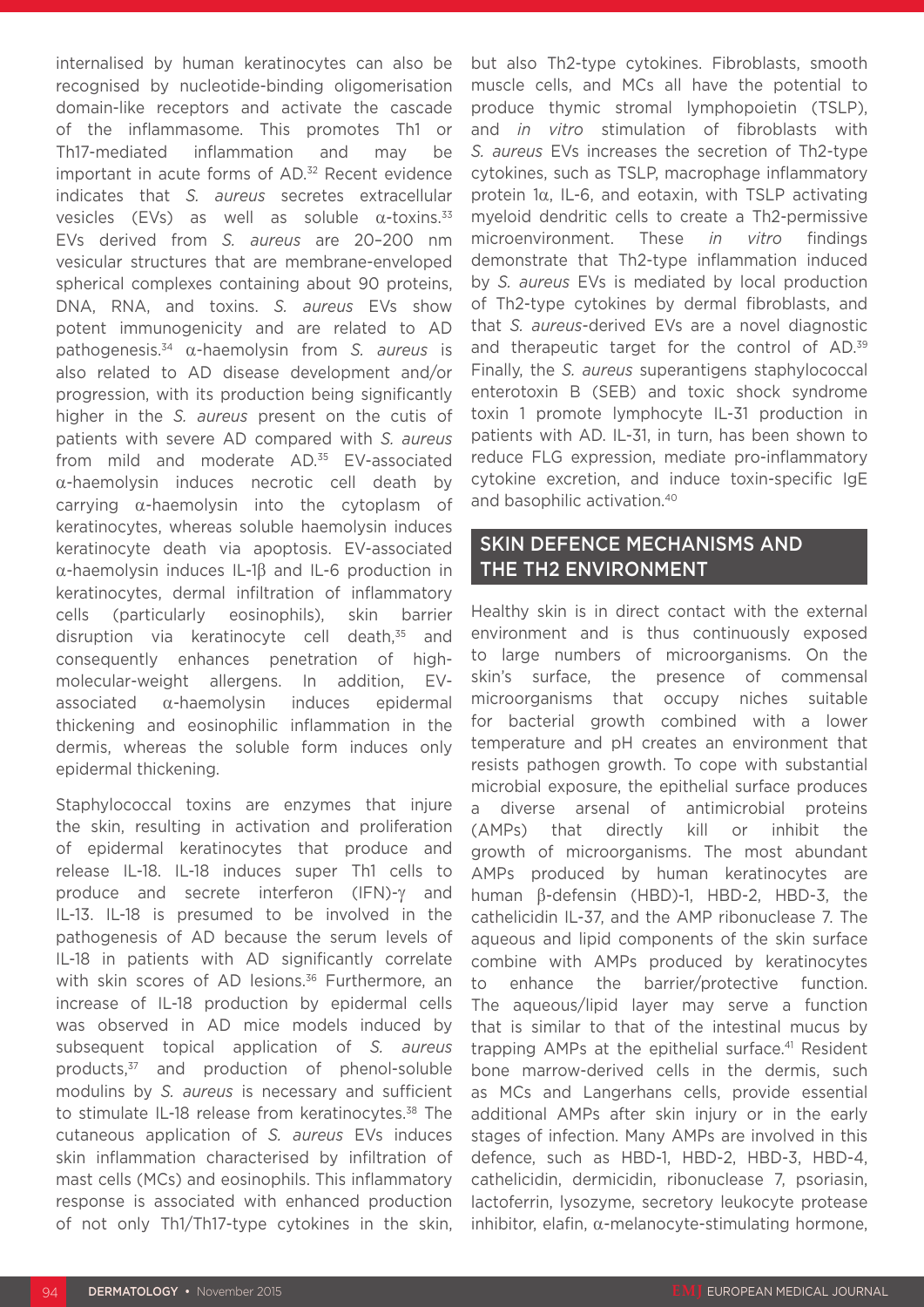catestatin, and calprotectin. Inhibition of AMP expression in AD seems to be partially due to the excess production of the Th2 cell cytokines IL-4 and IL-13, which in turn induce the expression of SOCS1 and SOCS3 via STAT6.42 Furthermore, the Th2 cytokines inhibit lamellar body production, which are organelles critical for epidermal barrier formation that normally occurs during keratinocyte differentiation. Lamellar bodies are also involved in the transport of acid sphingomyelinase, an enzyme that cleaves the  $\alpha$ -toxin receptor sphingomyelin. The reduction in lamellar bodies may result in reduced surface acid sphingomyelinase, as well as reduced levels of ceramides. Staphylococcal α-toxin is one of the most prominent and destructive cytolytic toxins. This pore-forming toxin requires that the host expresses sphingomyelin on its cell surface; α-toxin specifically recognises the phosphocholine head group of sphingomyelin and, following binding,  $\alpha$ -toxin heptamerises and becomes irreversibly inserted into the cell membrane. A Th2 cytokine milieu renders cells more sensitive to α-toxin-induced cell death. Therefore, the increased cell death in AD skin correlates with increased exposure to Th2 cytokines.<sup>43</sup> The ability of exogenous sphingomyelinase or phosphocholine to reverse  $\alpha$ -toxin toxicity not only confirms the mechanism, but also provides a rationale for possible future therapeutics. Epidermal barrier protein FLG also plays an important role in protecting cells by mediating the secretion of sphingomyelinase. Sphingomyelinase is the primary enzyme responsible for producing ceramide, and levels of this enzyme are reported to be decreased in atopic skin. In addition, sphingomyelinase is an enzyme that reduces the number of  $\alpha$ -toxin binding sites on the keratinocyte surface, and deficiency in FLG implies decreased sphingomyelinase enzyme activity and increased keratinocyte α-toxin-mediated cytotoxicity.44

IL-4 and IL-13 have also been shown to inhibit FLG expression,<sup>9</sup> and therefore a positive feedback pathway can be envisaged in which Th2 cytokines not only provide a permissive environment for *S. aureus*, but also enhance the effects of staphylococcal products. Among these, δ-toxin is a potent inducer of MC degranulation and promotes local inflammation by release of pro-inflammatory mediators by activating MCs. In addition, IgE enhanced δ-toxin-induced MC degranulation in the absence of antigens, and *S. aureus* isolates recovered from AD patients produced high levels

of δ-toxin.22 Staphylococcal superantigens may exacerbate AD by acting as a new group of allergens, since specific IgE to staphylococcal enterotoxin A and B could be detected in the sera of 57% of AD patients, most of whom were identified as carriers of toxigenic *S. aureus* strains.<sup>17</sup> The presence of IgE antibodies to SEB is associated with severe skin lesions quantified by the SCORAD score in adults. Therefore, staphylococcal exotoxins, especially SEB, may exacerbate skin lesions in AD not only in their function as superantigens, but also as a new group of allergens.45 In patients with asthma and allergic rhinitis, significantly higher levels of blood eosinophils and specific IgE to indoor allergens have been observed, as have higher levels of total IgE in patients with high serum levels of IgE specific to staphylococcal superantigens. Eosinophilic inflammation and IgE production in response to indoor allergens are greater in patients with an IgE response to more than two staphylococcal superantigens. These findings suggest that IgE specific for staphylococcal superantigens may be a risk factor for eosinophilic inflammation and the development of an IgE response to indoor allergens.46 The *S. aureus* strains from patients with steroid-resistant AD have shown the ability to produce large numbers of different superantigen types per organism. Each superantigen is known to activate only a subset of T cells expressing particular Vβ T cell receptor regions. The net effect of *S. aureus* strains producing a larger number of superantigen types would be to recruit larger numbers of T cells to produce pro-inflammatory cytokines and to induce a wider spectrum of T cells that fail to respond to the immunosuppressive effects of corticosteroids. This process could thus contribute to steroidresistant AD in some patients.47 *S. aureus* produces various molecules that can stimulate cells independently of IgE, such as peptidoglycan and lipoproteins.48 The human innate immune system recognises bacterial lipoproteins through Toll-like receptor (TLR) 2, which forms a heterodimer with either TLR6 or TLR1 for the specific recognition of diacylated or triacylated lipoproteins/lipopeptides, respectively. The *S. aureus*-derived ligands for the TLR2–TLR6 heterodimer could induce expression of TSLP, the master switch for Th2 responses, in keratinocytes, leading to Th2 skewing in the sensitisation to environmental allergens and *S. aureus*-derived allergens through the skin, the exacerbation of AD, or both. Furthermore, TSLP induces invariant natural killer T cells to secrete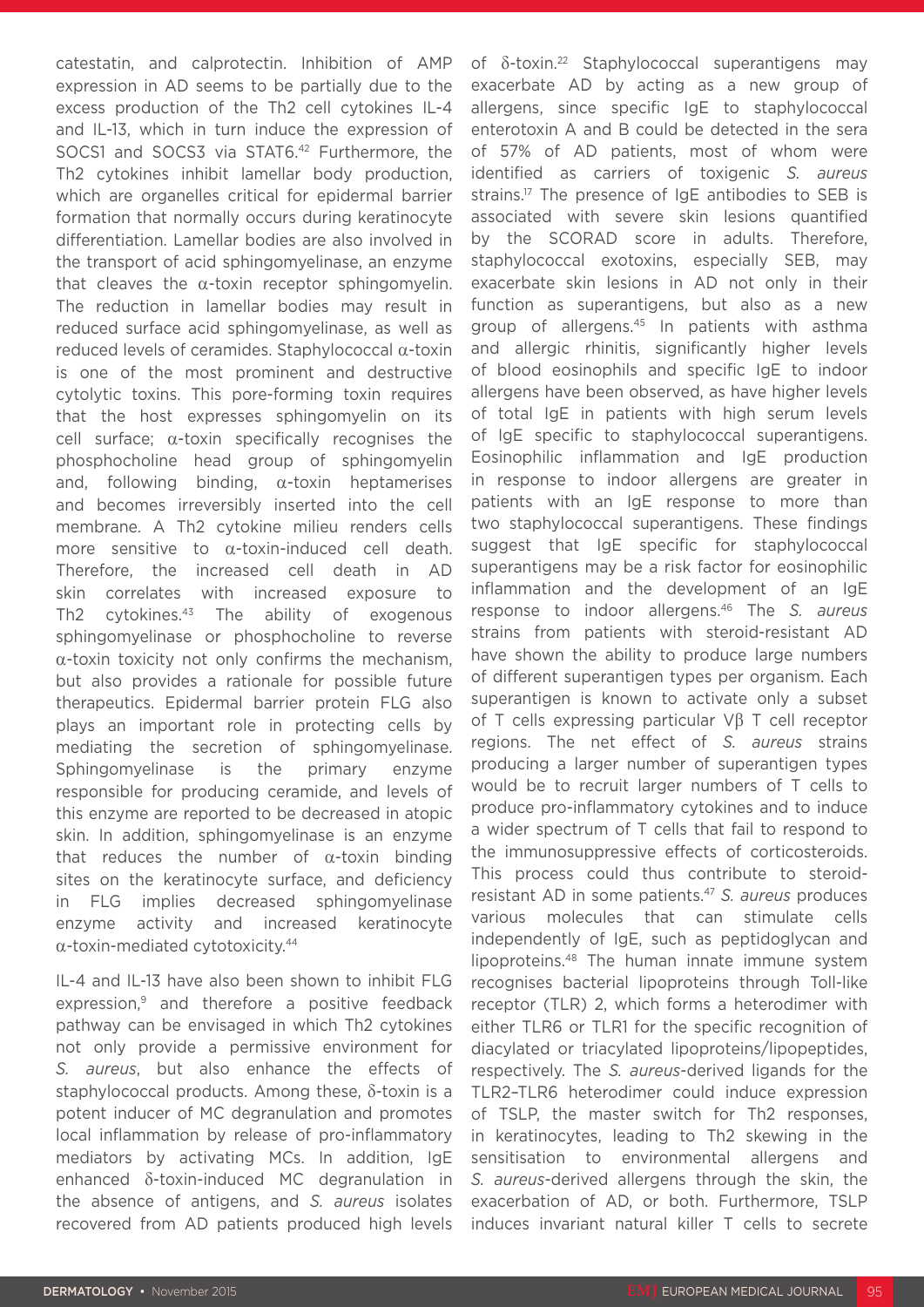IL-4, IL-13, and additional IFN-γ when cocultured with dendritic cells. Therefore, TSLP represents a critical factor linking responses at the interfaces between the body and the environment with allergic Type 2 immune responses.49

#### **CONCLUSIONS**

From the above observations it can be inferred that *S. aureus* is not only a coloniser of altered skin, which allows its survival due to genetic and local immunological factors, but is also capable of inducing the maintenance of an environment favourable to its survival via interactions with the cutaneous immune system,50 e.g. maintaining a low level of AMPs and creating an ecosystem that is almost free from bacteria that could interfere with its growth, such as *S. epidermidis*. 51 Furthermore, the ability to form a biofilm, especially in terms of

eccrine ducts due to the local presence of water and salts,52 makes the eradication of *S. aureus* from the skin difficult. However, this is a necessary condition for breaking the vicious circle of *S. aureus* infection–inflammation–maintenance, and ameliorating the allergic environment leading to Th2 sensitisation. Considering the poor action of systemic antibiotic therapy due to the presence of MRSA, new therapeutic strategies to maintain a reduced cutaneous bacterial load as far as possible could also include, in addition to the constant application of skin barrier repair creams<sup>53</sup> alone or in combination with topical antibiotics, $54$ the regular use of bleach baths<sup>55</sup> that reversibly inhibit the expression of CCL2 and superoxide dismutase 2, two NF-KB-dependent genes, in primary human keratinocytes.<sup>56</sup> The difficulty is that the skin is rapidly recolonised by *S. aureus*, the 'opportunist'.

#### REFERENCES

1. Flohr C, Mann J. New insights into the epidemiology of childhood atopic dermatitis. Allergy. 2014;69:3-16.

2. Spergel JM. From atopic dermatitis to asthma: the atopic march. Ann Allergy Asthma Immunol. 2010;105:99-106.

3. Draaisma E et al. A multinational study to compare prevalence of atopic dermatitis in the first year of life. Ped All Immunol. 2015;26(4):359-66.

4. Belgrave DC et al. Developmental profiles of eczema, wheeze, and rhinitis: two population-based birth cohort studies. PLoS Med. 2014;11(10):e1001748.

5. Novak N, Bieber T. Allergic and nonallergic forms of atopic diseases. J Allergy Clin Immunol. 2003;112:252-62.

6. Boguniewicz M, Leung DY. Atopic dermatitis: a disease of altered skin barrier and immune dysregulation. Immunol Rev. 2011;242(1):233-46.

7. Palmer CN et al. Common loss-offunction variants of the epidermal barrier protein filaggrin are a major predisposing factor for atopic dermatitis. Nat Genet. 2006;38:441-6.

8. McAleer MA, Irvine AD. The multifunctional role of filaggrin in allergic skin disease. J Allergy Clin Immunol. 2013;131(2):280-91.

9. Howell MD et al. Cytokine modulation of atopic dermatitis filaggrin skin expression. J Allergy Clin Immunol. 2009;124(3 suppl 2):R7-R12.

10. Katagiri C et al. Changes in environmental humidity affect the water-holding property of the stratum corneum and its free amino acid content, and the expression of filaggrin in the epidermis of hairless mice. J Dermatol Sci. 2003;31(1):29-35.

11. Angelova-Fischer I et al. Skin barrier integrity and natural moisturising factor levels after cumulative dermal exposure to alkaline agents in atopic dermatitis. Acta Derm Venereol. 2014;94(6):640-4.

12. Hamid Q et al. Differential in situ cytokine gene expression in acute versus chronic atopic dermatitis. J Clin Invest. 1994;94:870-6.

13. Grewe M et al. Analysis of the cytokine pattern expressed in situ in inhalant allergen patch test reactions of atopic dermatitis patients. J Invest Dermatol. 1995;105:407-10.

14. Ziegler SF, Artis D. Sensing the outside world: TSLP regulates barrier immunity. Nat Immunol. 2010;11:289-93.

15. Fallon PG et al. A homozygous frameshift mutation in the mouse Flg gene facilitates enhanced percutaneous allergen priming. Nat Genet. 2009;41: 602-8.

16. Park HY et al. Staphylococcus aureus colonization in acute and chronic skin lesions of patients with atopic dermatitis. Ann Dermatol. 2013;25:410-6.

17. Leung DY, "Role of Staphylococcus aureus in atopic dermatitis," Bieber TL, Leung DY (eds.), Atopic Dermatitis, Vol. 1 (2002), New York: Marcel Dekker, pp.353.

18. Akiyama H et al. Prevalence of producers of enterotoxins and toxic shock syndrome toxin-1 among Staphylococcus aureus strains isolated from atopic dermatitis lesions. Arch Dermatol Res. 1996;288:418-20.

19. Bunikowski R et al. Prevalence and role of serum IgE antibodies to the Staphylococcus aureus-derived superantigens SEA and SEB in children with atopic dermatitis. J Allergy Clin Immunol. 1999;103:119-24.

20. Savinko T et al. Topical superantigen exposure induces epidermal accumulation of CD8+ T cells, a mixed Th1/Th2-type dermatitis and vigorous production of IgE antibodies in the murine model of atopic dermatitis. J Immunol. 2005;175:8320-6.

21. Ong PY et al. Association of Staphylococcal superantigen-specific immunoglobulin E with mild and moderate atopic dermatitis. J Pediatr. 2008;153:803-6.

22. Nakamura Y et al. Staphylococcus δ-toxin induces allergic skin disease by activating mast cells. Nature. 2013;503:397-401.

23. Taylor AL, Llewelyn MJ. Superantigeninduced proliferation of human CD4+CD25- T cells is followed by a switch to a functional regulatory phenotype. J Immunol. 2010;185:6591-8.

24. Burian M et al. Temporal expression of adhesion factors and activity of global regulators during establishment of Staphylococcus aureus nasal colonization. J Infect Dis. 2010;201:1414-21.

25. Cho SH et al. Fibronectin and fibrinogen contribute to the enhanced binding of Staphylococcus aureus to atopic skin. J Allergy Clin Immunol. 2001;108:269-74.

26. Mempel M et al. Role of Staphylococcus